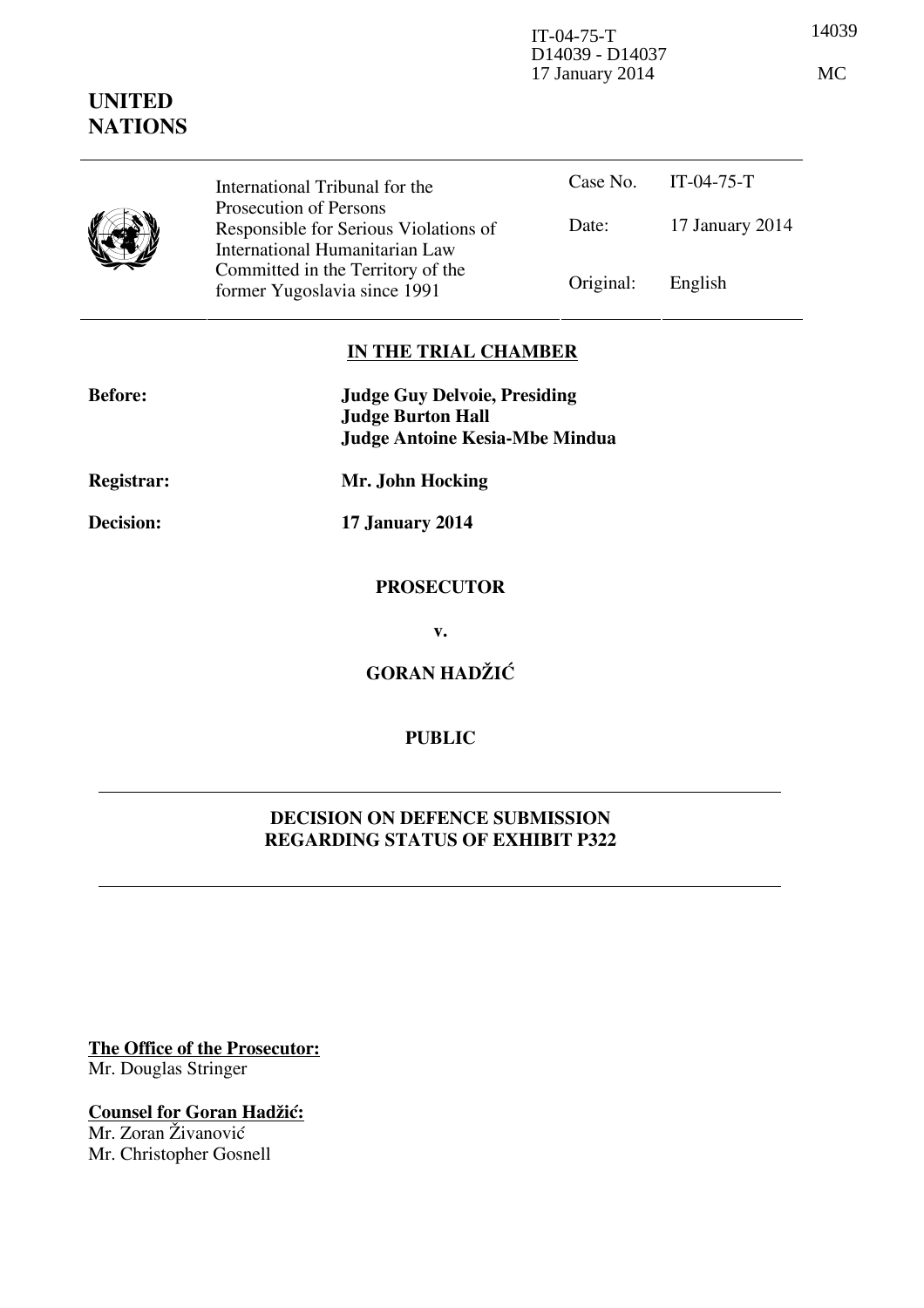1. **THIS TRIAL CHAMBER** of the International Tribunal for the Prosecution of Persons Responsible for Serious Violations of International Humanitarian Law Committed in the Territory of the former Yugoslavia since 1991 ("Tribunal") is seised of the "Defence Submission Regarding the Status of P322", filed publicly with confidential annexes on 20 December 2013 ("Motion"). The Prosecution did not file a response to the Motion.

2. In the Motion, the Defence submits that the *viva voce* interpretation of a video played in court (exhibit P322) should be disregarded.<sup>1</sup> The Defence submits that, in order to maintain the consistency of the trial record, the revised translation of P322 should be authoritative, should have been used by the interpreters during the 18 December 2013 hearing, and should be the interpretation that appears in the transcript of that hearing. $2$ 

3. The English translation of P322 was revised by the Conference and Language Services Section ("CLSS") following a request made by the Defence on 3 June  $2013$ .<sup>3</sup> The Trial Chamber recalls that the Defence filed a motion requesting that the original translation be replaced with the CLSS revision.<sup>4</sup> The Prosecution did not object.<sup>5</sup> The Trial Chamber granted the Defence request on 13 June  $2013.<sup>6</sup>$ 

4. The Trial Chamber, having granted the replacement of the English translation on 13 June 2013, recognises the revised CLSS translation of P322, with Doc ID 1D03-0140, as authoritative and will not rely on the in-court translation of P322 that was provided during the hearing of 18 December  $2013.<sup>7</sup>$ 

 $\overline{a}$ 

<sup>1</sup> Motion, para. 1.

 $<sup>2</sup>$  Motion, para. 3.</sup>

<sup>3</sup> Motion, para. 2, confidential Annex A.

<sup>4</sup> Motion to Substitute Translation of Prosecution Exhibit P00322, 12 June 2013.

<sup>&</sup>lt;sup>5</sup> Hearing of 13 June 2013, T. 5756.

<sup>6</sup> Hearing of 13 June 2013, T. 5756.

<sup>7</sup> Hearing of 18 December 2013, T. 9055-9058.